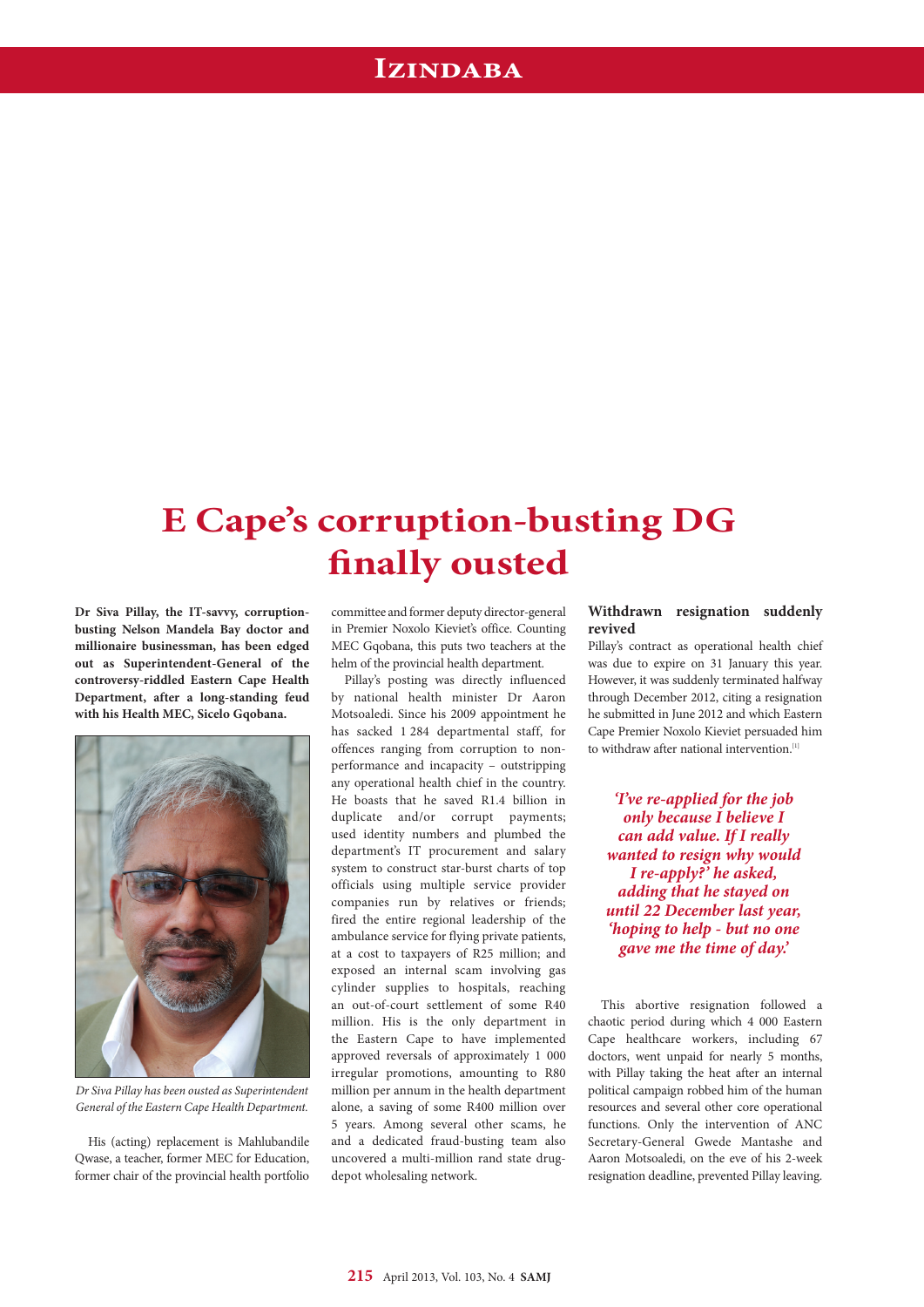## **Izindaba**

Well before that, from November 2011, Pillay had lost control of the air and land ambulance rescue services to the transport department, while the human resources operational functions were moved to the provincial treasury. The Premier's office set up a provincial Health Infrastructure Management Committee, usurping his infrastructure leadership. He ran the department without deputy director generals for clinical services and human resources or a chief financial officer, and later his supply chain management function was taken away. Meanwhile, his budget allocation showed negative growth.

*His is the only department in the Eastern Cape to have implemented approved reversals of approximately 1 000 irregular promotions, amounting to (just in health) R80 million per annum, a saving of some R400 million over five years.*

### **'Nail E-Cape corruption or NHI fails' – Section 27**

This was described at the time by Mark Heywood, director of Section 27 (an NGO which includes the Treatment Action Campaign), as 'legally impermissible, let alone morally outrageous in a health context'. Heywood said the Eastern Cape could 'wave goodbye' to a National Health Insurance (NHI) system should the failure to address systems as critical as human resources, supply chain management and endemic corruption continue.

Pillay commented at the time, 'It's a recipe for failure to tell me to fix it.' An internal task team consisting of the Premier, Pillay's department, MEC Gqobana and Provincial Treasury was hastily set up mid-year to co-ordinate and monitor all planning. The premier agreed to 'reign in' the feuding Pillay and Gqobana should they deviate from agreed-upon goals and strategies. This 'paper-agreement' lasted until Pillay's edging-out in mid-December.

So unprecedented were Pillay's corruption-busting initiatives that Pretoria chose to pilot a hi-tech multiagency national programme for proper procurement and monitoring from his office. Consisting of the Hawks, the Asset Forfeiture Unit, National Treasury, the SA Revenue Service and the Special Investigations Unit, the multi-agency task team (known as MAWG), bragged that it would cut fraud and wastage by up to 80%. However, many of its members were discouraged by the on-going political in-fighting, which they felt white-anted its state-of-the-art anti-corruption and service delivery initiatives. According to *Izindaba* sources, the current controversy is being discussed at the highest levels of the ANC and Motsoaledi is demanding answers as to why the dispute resolution mechanism appears to have failed so spectacularly.

Some of Pillay's biggest clashes with the 'union-friendly' Gqobana centred on tender procedures, as well as Pillay's attempts to rationalise a hugely unwieldy and inefficient service delivery platform in order to match scarce human resources and achieve cost efficiencies. Insiders at Bhisho spoke of Pillay once marching into Gqobana's boardroom where a prospective IT supplier was making a presentation for a province-wide 'virtual provider network' (VPN) tender, linking a wide sprawl of healthcare facilities. 'Pillay demanded to know what was going on because the tender closing date had already expired', resulting in a major face-down with his political chief in front of an embarrassed presenter, the source said.

Another, more recent clash centred on Gqobana's reinstatement of some staff whom Pillay had sacked for not being registered with the Health Professions Council of South Africa (HPCSA). Pillay apparently uncovered more than 600 employees who were not registered with the Pharmacy Council, Nursing Council or Medical and Dental Professions Board, which enabled immediate dismissal.

**'I'll continue doing all I can' – Pillay** Pillay has since applied for a district specialist post (and re-applied alongside other contenders for his old job). He told *Izindaba*, 'I left parliament as an MP in December 2009 because I thought I could make a difference. In spite of all I encountered I stuck it out because I really believed I was making that difference. As a health activist you do not want to abandon ship, but certain circumstances forced me to resign in June when I hit the wall. When that resignation was not accepted, I devoted myself to changing the service, turning up and fighting strong, but my contract was not renewed. I've re-applied for the job only because I believe I can add value. If I really wanted to resign, why would I re-apply?' He added that he stayed on until 22 December last year, 'hoping to help – but no one gave me the time of day'.

At the height of his tenure, Pillay survived a night-time murder attempt by a pistolwielding motorcyclist near the entrance to Mdantsane township, which left bullet holes in his vehicle,<sup>[2]</sup> as well as a dusk confrontation with a side-arm-carrying man in the deserted health department car park after work in Bhisho, during which the exit was blocked by a BMW.<sup>[3]</sup> Prior to these incidents, he and his wife were threatened face-to-face and telephonically by relatives of sacked senior officials, one telling Pillay: 'Don't forget this is Bhisho; some of what you sow, you shall reap. The pit we're digging for you is getting deeper and deeper and when we bury you, no-one will ever get you out.'[3]

The *SAMJ* has e-mailed repeated, detailed questions to top Eastern Cape government officials (and referred to the Health MEC's office), and followed up with telephone calls and SMSes. However, after 3 weeks, no answer has been received. *Izindaba* suggested that a response by the Health MEC would be inappropriate (except on the allegation of tender interference), given his feud with Pillay, and that Premier Kieviet should respond instead, but this was simply ignored.

*His abortive June 2012 resignation followed a chaotic period during which 4 000 Eastern Cape healthcare workers, including 67 doctors, went unpaid for nearly 5 months, with Pillay taking the heat after an internal political campaign robbed him of the human resources and several other core operational functions.*

An excerpt from *Izindaba's* e-mail to Bhisho reads: 'Collectively these moves give rise to serious questions as to their motivation, (given for example, [Pillay's] previous firing of the regional air ambulance service chiefs for abusing the service with private patients to the tune of R25 million). Dr Pillay was also intimately involved in the Multi-Agency-Work-Group for proper procurement and monitoring (and corruption busting) and has two publicly documented attempts on his life. The removal of an SG appropriately clinically qualified to understand and run a provincial health department